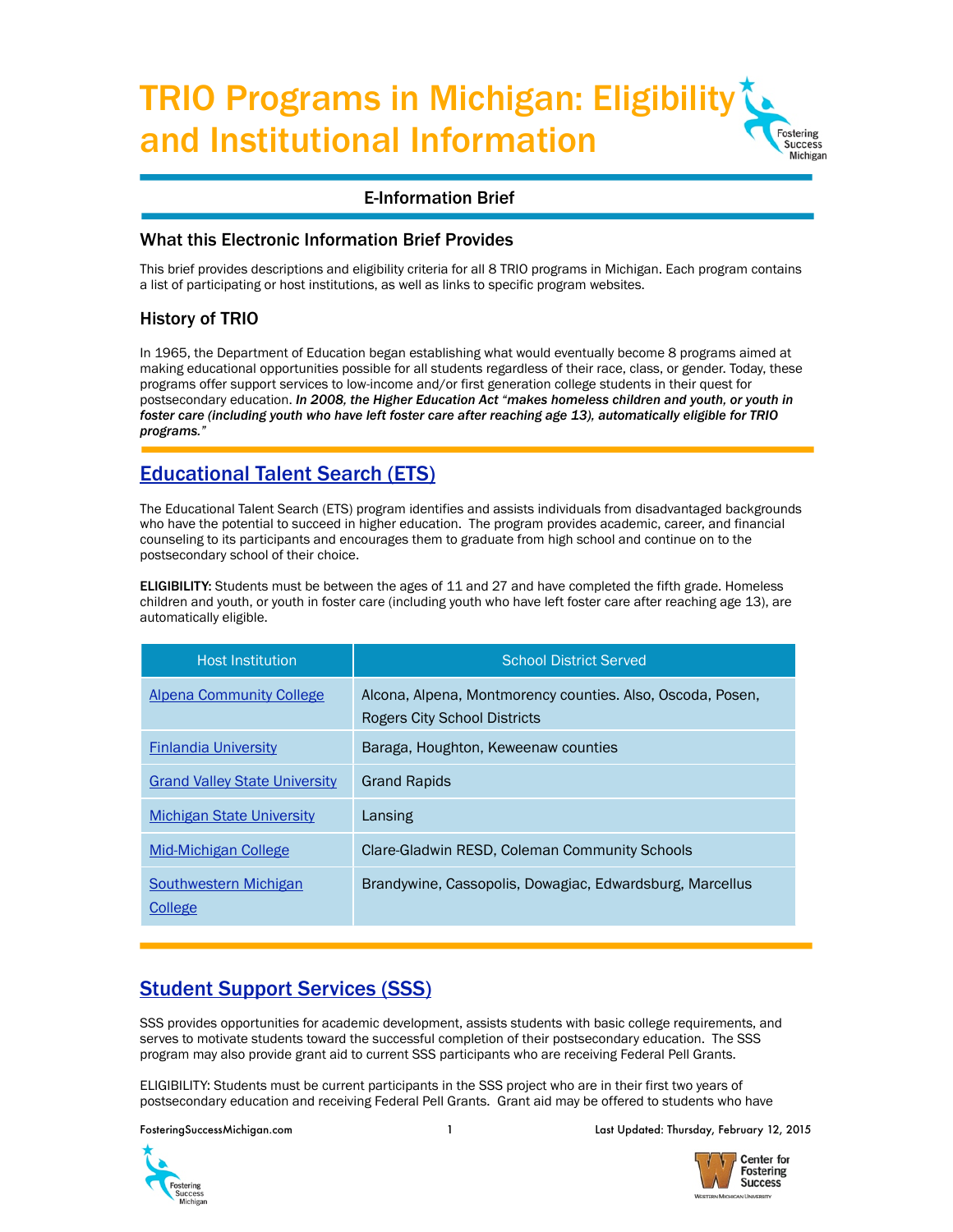completed their first two years of postsecondary education and are receiving Federal Pell Grants if the institution demonstrates that these students are at high risk of dropping out and it has first met the needs of all its eligible first and second-year students. Homeless children and youth, or youth in foster care (including youth who have left foster care after reaching age 13), are automatically eligible.

PARTICIPATING INSTITUTIONS: [Adrian College](http://adrian.edu/academics/academic-services/excel-program/), [Alpena Community College,](http://discover.alpenacc.edu/current_students/ssc_grant.php) [Aquinas College,](http://www.aquinas.edu/sss/) [Bay De Noc](https://www.baycollege.edu/Academics/Academic-Support/TRiO.aspx)  [Community College,](https://www.baycollege.edu/Academics/Academic-Support/TRiO.aspx) [Bay Mills Community College](https://www.bmcc.edu/student-services/trio/pages/default.aspx), [Finlandia University](http://www.finlandia.edu/triostudentsupportservices.html), [Glen Oaks Community College,](https://www.glenoaks.edu/currentstudents/trio_sss/Pages/default.aspx) [Gogebic](http://www.gogebic.edu/trio/)  [Community College,](http://www.gogebic.edu/trio/) [Grand Rapids Community College](http://www.grcc.edu/triostudentsupportservices), [Grand Valley State University,](http://www.gvsu.edu/esp/) [Jackson Community College](http://www.jccmi.edu/Success/TRiO/), [Kellogg Community College,](http://www.kellogg.edu/services/student-support-services/) [Lake Michigan College](http://www.lakemichigancollege.edu/sss), [Lansing Community College,](http://www.lcc.edu/trio/) [Madonna University,](https://www.madonna.edu/resources/cpi/trio) [Marygrove](http://www.marygrove.edu/current-students/student-life/student-services/student-support-services.html)  [College,](http://www.marygrove.edu/current-students/student-life/student-services/student-support-services.html) [Michigan State University,](http://trio.oss.msu.edu) [Mott Community College,](http://www.mcc.edu/learning/lc_trio.shtml) [Northern Michigan University,](http://www.nmu.edu/studentsupport/node/1) [Siena Heights](https://mysiena.sienaheights.edu/ics/Departments_and_Offices/SSS/)  [University](https://mysiena.sienaheights.edu/ics/Departments_and_Offices/SSS/), [Southwestern Michigan College,](http://www.swmich.edu/excel) [St. Clair County Community College](http://catalog.sc4.edu/content.php?catoid=1&navoid=20), [Wayne County Community College](http://www.wcccd.edu/students/pp_trio.htm)  [District,](http://www.wcccd.edu/students/pp_trio.htm) [Western Michigan University.](http://wmich.edu/ssp/index.html)

# [Upward Bound \(UB\)](http://www2.ed.gov/programs/trioupbound/index.html)

UB provides fundamental support to participants in their preparation for college entrance. The program provides opportunities for participants to succeed in pre-college performance and ultimately in higher education pursuits. Upward Bound serves high school students from low-income families, high school students from families in which neither parent holds a bachelor's degree, and low-income, first generation military veterans who are preparing to enter postsecondary education.

ELIGIBILITY: Students must have completed the 8th grade, be between the ages of 13 and 19 (except veterans), and have a need for academic support in order to pursue a program of postsecondary education. All students must be either from low-income families or be potential first-generation college students. Homeless children and youth, or youth in foster care (including youth who have left foster care after reaching age 13), are automatically eligible.

| <b>Host Institution</b>               | <b>School District Served</b>                                                                   |
|---------------------------------------|-------------------------------------------------------------------------------------------------|
| <b>Central Michigan University</b>    | Northern High                                                                                   |
| <b>Cranbrook Schools</b>              | <b>Cranbrook School</b>                                                                         |
| <b>Eastern Michigan University</b>    | Ypsilanti High and Willow Run High                                                              |
| <b>Finlandia University</b>           | Baraga, Houghton, Keweenaw Counties                                                             |
| <b>Grand Rapids Community College</b> | Grand Rapids: Creston & Ottawa High                                                             |
| <b>Grand Valley State University</b>  | Grand Rapids: Central or Union High                                                             |
| <b>Hope College</b>                   | Fennville, Holland, West Ottawa                                                                 |
| <b>Kellogg Community College</b>      | <b>Battle Creek</b>                                                                             |
| <b>Lake Michigan College</b>          | <b>Benton Harbor</b>                                                                            |
| <b>Lake Superior State University</b> | Rudyard, Pickford, Brimley and Sault Area High<br>schools                                       |
| <b>Michigan State University</b>      | Lansing                                                                                         |
| <b>Monroe Community College</b>       | Monroe High School                                                                              |
| <b>Mott Community College</b>         | Flint, Beecher and Hamady School Districts                                                      |
| <b>Muskegon Community College</b>     | Muskegon                                                                                        |
| <b>Oakland University</b>             | Pontiac Northern, Pontiac Central, and Oak Park<br>High Schools; Pontiac Academy for Excellence |



FosteringSuccessMichigan.com 2 Last Updated: Thursday, February 12, 2015

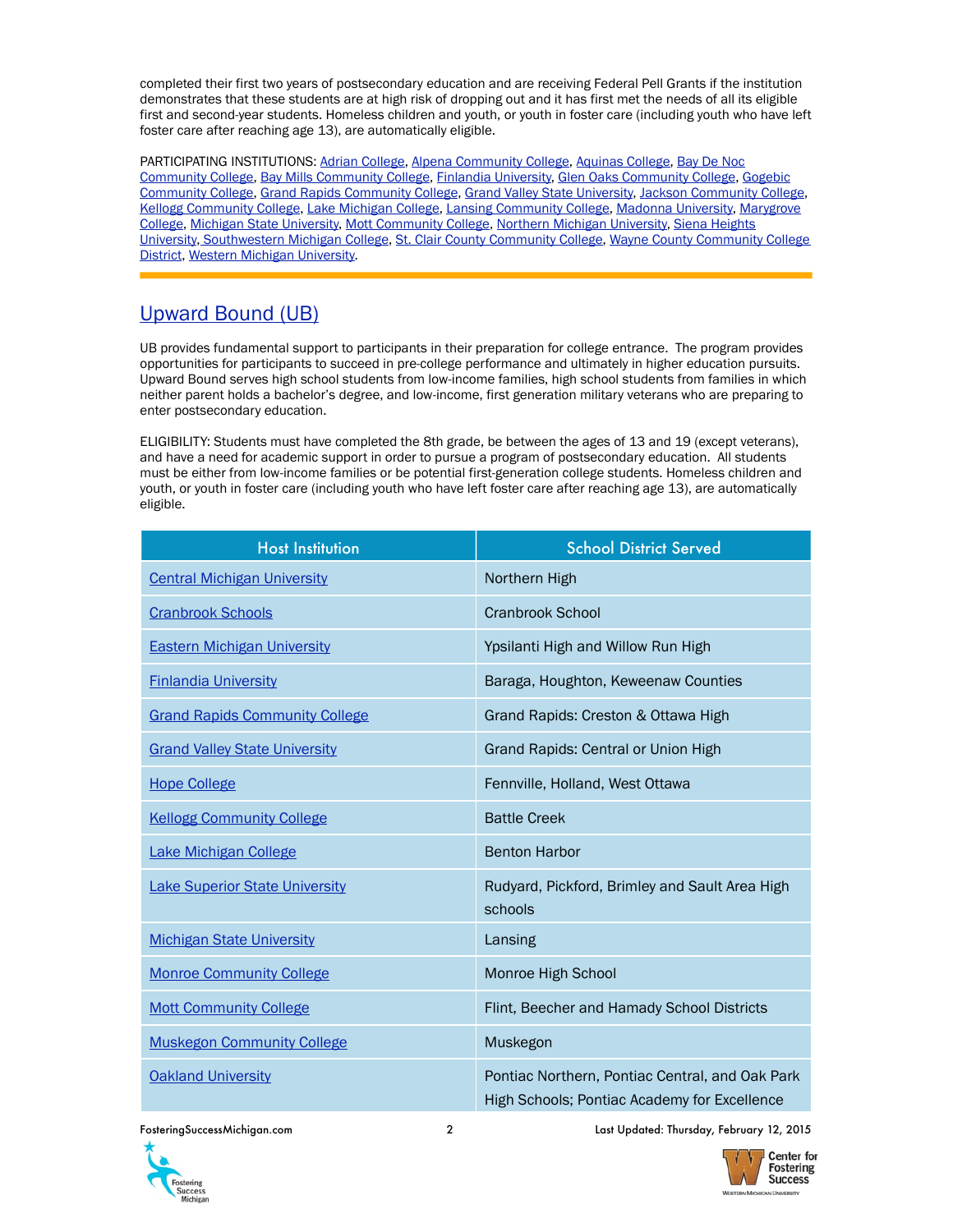| <b>Host Institution</b>                         | <b>School District Served</b>      |
|-------------------------------------------------|------------------------------------|
| <b>Sienna Heights University</b>                | Adrian                             |
| <b>Wayne State University</b>                   | Detroit & Inkster School Districts |
| <b>Wayne-Westland Community School District</b> | Wayne Westland                     |
| <b>Western Michigan University</b>              | Kalamazoo Public                   |

# [Educational Opportunity Centers \(EOC\)](http://www2.ed.gov/programs/trioeoc/index.html)

The Educational Opportunity Centers program provides counseling and information on college admissions to qualified adults who want to enter or continue a program of postsecondary education. The program also provides services to improve the financial and economic literacy of participants. An important objective of the program is to counsel participants on financial aid options, including basic financial planning skills, and to assist in the application process. The goal of the EOC program is to increase the number of adult participants who enroll in postsecondary education institutions. Homeless children and youth, or youth in foster care (including youth who have left foster care after reaching age 13), are automatically eligible.

- [Lake Michigan College](http://www.lakemichigancollege.edu/eoc)
- [Wayne State University](http://federaltrio.wayne.edu/eoc/)

# [Ronald E. McNair Postbaccalaureate Achievement](http://www2.ed.gov/programs/triomcnair/index.html)

Through a grant competition, funds are awarded to institutions of higher education to prepare eligible participants for doctoral studies through involvement in research and other scholarly activities. Participants are from disadvantaged backgrounds and have demonstrated strong academic potential. Institutions work closely with participants as they complete their undergraduate requirements. Institutions encourage participants to enroll in graduate programs and then track their progress through the successful completion of advanced degrees. The goal is to increase the attainment of Ph.D. degrees by students from underrepresented segments of society. Homeless children and youth, or youth in foster care (including youth who have left foster care after reaching age 13), are automatically eligible.

- [Central Michigan University](https://www.cmich.edu/colleges/cgs/McNairScholars/Pages/default.aspx)
- [Eastern Michigan University](http://www.emich.edu/mcnair/)
- [Grand Valley State University](http://www.gvsu.edu/mcnair/)
- [Northern Michigan University](http://www.nmu.edu/mcnairscholars/node/1)
- [Siena Heights University](http://www.sienaheights.edu/Academics/McNairScholarsProgram.aspx)
- [Wayne State University](http://federaltrio.wayne.edu/index.php)

## [Talent Search](http://www2.ed.gov/programs/triotalent/index.html)

The Talent Search program identifies and assists individuals from disadvantaged backgrounds who have the potential to succeed in higher education. The program provides academic, career, and financial counseling to its participants, and encourages them to graduate from high school and continue on to and complete their postsecondary education. The program publicizes the availability of financial aid and assists participants with the postsecondary application process. Talent Search also encourages persons who have not completed education programs at the secondary or postsecondary level to enter or reenter and complete postsecondary education. The goal of Talent Search is to increase the number of youth from disadvantaged backgrounds who complete high school and enroll in and complete their postsecondary education. Homeless children and youth, or youth in foster care (including youth who have left foster care after reaching age 13), are automatically eligible.

#### • [Alpena Community College](http://www.acctalentsearch.com)



FosteringSuccessMichigan.com 3 Last Updated: Thursday, February 12, 2015